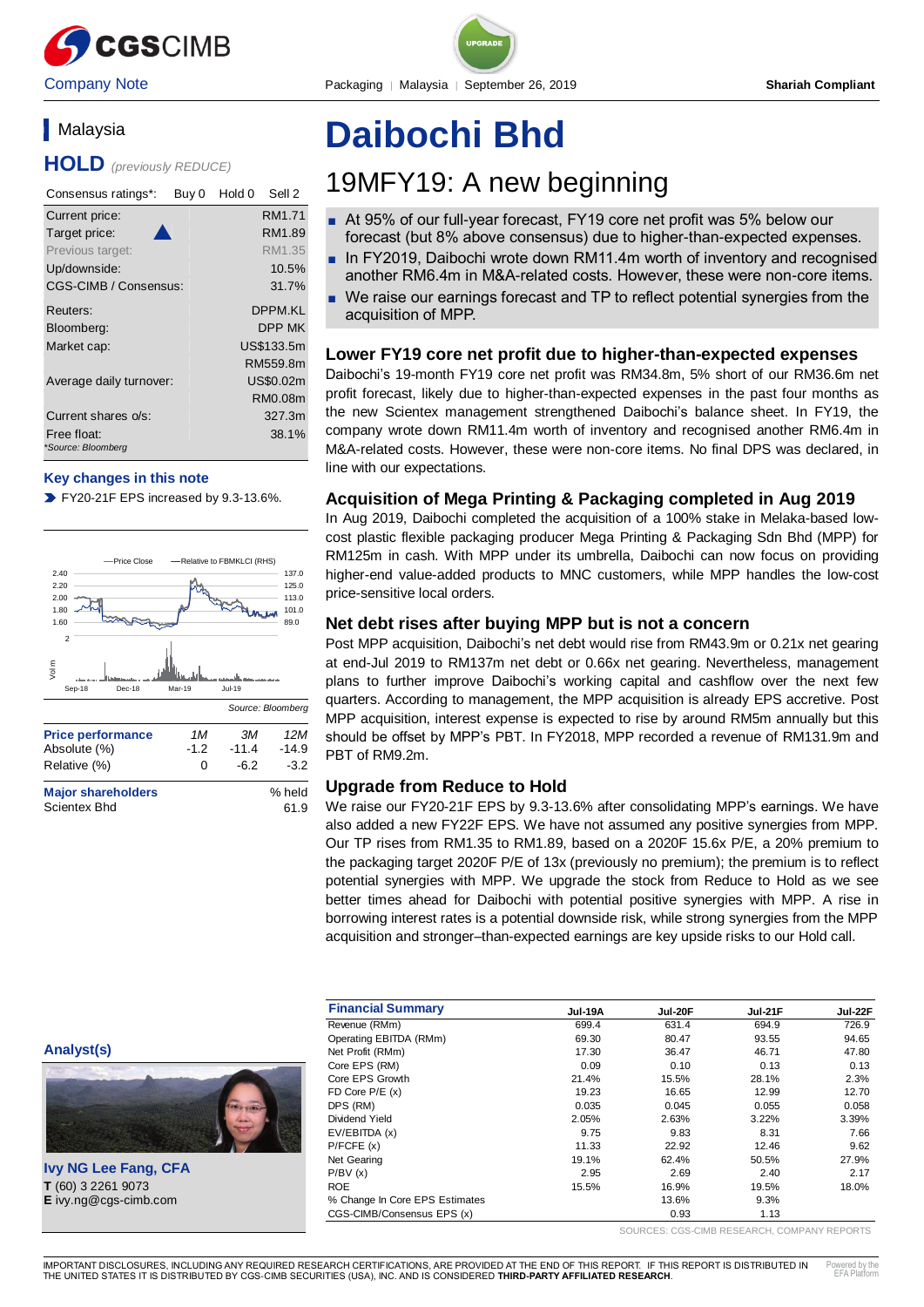

# 19MFY19: A new beginning

#### **Figure 1: Results Comparison**

| FYE Jul (RM m)      |         | 7QFY19 4QFY18            | yoy %<br>chg             | qoq %                    | 19-mth  | 12-mth<br>chg FY19 cum FY18 cum |       | yoy % Prev.<br>chg FY19F | <b>Comments</b>                                           |
|---------------------|---------|--------------------------|--------------------------|--------------------------|---------|---------------------------------|-------|--------------------------|-----------------------------------------------------------|
| Revenue             | 123.3   | ۰.                       | ۰                        | ۰.                       | 699.3   | 430.8                           | 62.3  | 649.2                    | Above, strong export and domestic revenue                 |
| Operating costs     | (111.2) | $\overline{\phantom{a}}$ | $\overline{\phantom{a}}$ | ٠                        | (630.1) | (386.5)                         | 63.0  | (586.5)                  |                                                           |
| <b>EBITDA</b>       | 12.1    | $\overline{\phantom{0}}$ | $\overline{\phantom{a}}$ | $\overline{a}$           | 69.2    | 44.3                            | 56.2  | 62.7                     |                                                           |
| EBITDA margin (%)   | 9.8     |                          | $\overline{\phantom{a}}$ |                          | 9.9     | 10.3                            | (3.8) | 9.7                      | Below, hit by RM2.7m inventory writedown                  |
| Depn & amort.       | (4.0)   | $\overline{a}$           | $\sim$                   | $\overline{\phantom{a}}$ | (22.9)  | (14.0)                          | 63.6  | (21.0)                   |                                                           |
| EBIT                | 8.1     |                          | $\blacksquare$           | $\overline{\phantom{0}}$ | 46.3    | 30.3                            | 52.8  | 48.2                     |                                                           |
| Interest expense    | (1.0)   | $\overline{\phantom{a}}$ | $\tilde{\phantom{a}}$    | $\sim$                   | (6.1)   | (3.8)                           | 60.5  | (5.8)                    | Below, falling debt RM43.9m net debt or 0.21x net gearing |
| Interest & invt inc | 0.1     | $\blacksquare$           | ٠                        | ٠.                       | 0.3     | 0.1                             | 200.0 | 0.0                      |                                                           |
| Associates' contrib | 0.4     |                          | $\sim$                   |                          | 1.9     | 1.1                             | 72.7  | 0.0                      |                                                           |
| Exceptionals        | (6.8)   | $\tilde{\phantom{a}}$    | $\tilde{\phantom{a}}$    | $\overline{\phantom{a}}$ | (17.5)  | (7.1)                           | nm    | (15.3)                   | Above, inventory writedown and M&A related costs          |
| Pretax profit       | 0.8     |                          |                          |                          | 24.9    | 20.6                            | 20.9  | 27.1                     | Below, further kitchen sinking costs in 7QFY19            |
| Tax                 | (0.5)   | $\overline{\phantom{a}}$ | $\blacksquare$           | $\overline{\phantom{a}}$ | (4.6)   | (3.8)                           | 21.1  | (3.8)                    |                                                           |
| Tax rate (%)        | 62.5    | $\overline{\phantom{0}}$ | $\overline{\phantom{a}}$ | $\overline{\phantom{0}}$ | 18.5    | 18.4                            | 0.1   | 14.0                     |                                                           |
| Minority interests  | (0.6)   | $\overline{\phantom{a}}$ | $\sim$                   | ٠                        | (3.0)   | (0.7)                           | nm    | (2.0)                    |                                                           |
| Net profit          | (0.3)   | ۰.                       | ۰.                       | ۰.                       | 17.3    | 16.1                            | 7.5   | 21.3                     | Below, hit by inventory writedown and M&A related costs   |
| Core net profit     | 7.6     |                          | ٠                        | ٠                        | 34.8    | 23.2                            | 50.0  | 36.6                     | Below, likely hit by other costs                          |
| EPS (sen)           | (0.1)   | $\sim$                   | $\sim$                   | $\sim$                   | 4.9     | 4.5                             | 7.5   | 6.0                      |                                                           |
| Core EPS (sen)      | 2.1     |                          | $\overline{a}$           |                          | 9.8     | 6.5                             | 50.0  | 10.3                     |                                                           |
|                     |         |                          |                          |                          |         |                                 |       |                          | SOURCES: CGS-CIMB RESEARCH, COMPANY REPORTS               |

# **Working on synergies from the acquisition of MPP**

Daibochi is looking to tap the potential synergies with MPP in areas such as bulk purchasing of raw materials and sharing of marketing and distribution network. We have not assumed any potential synergies from the MPP acquisition in our earnings forecasts.

## **High raw material prices not sustainable**

Raw material prices like polyethylene were falling over the past few months until the recent drone attack on Saudi Arabia's oil facilities. With industry oversupply of polyethylene and polyester, we expect Daibochi's raw material prices to fall over the next few months.

# **7QFY19 results briefing highlights**

# **Reduced inventory levels**

Since Scientex took over Daibochi's operations in Apr 2019, management has been able to reduce inventory levels for its Malaysia operations, from RM93.9m at end-Mar 2019 to RM62.4m at end-Jul 2019, which is a RM31.5m decline. Management is also looking to trim down inventory levels at its Myanmar operations over the next few quarters.

# **Launch environment-friendly materials with local customer**

Over the past one year, the company has been working with an MNC customer on environmentally-friendly packaging materials that do not use polyester. Testing is still ongoing with its MNC customer on this product. The company is targeting to launch this non-polyester material with a local beverage customer by 1QCY2020.

## **Streamline and reorganise operations to boost efficiency**

As part of its efforts to streamline its operations, Daibochi is looking to i) undertake inventory revaluation and reduction, ii) implement the just-in-time model for efficiency improvements, iii) prioritise efficient machinery, while retiring older printing lines, and iv) streamlined workforce for its Malaysia operations from 936 to 770 workers. We understand that more than 50% of the employees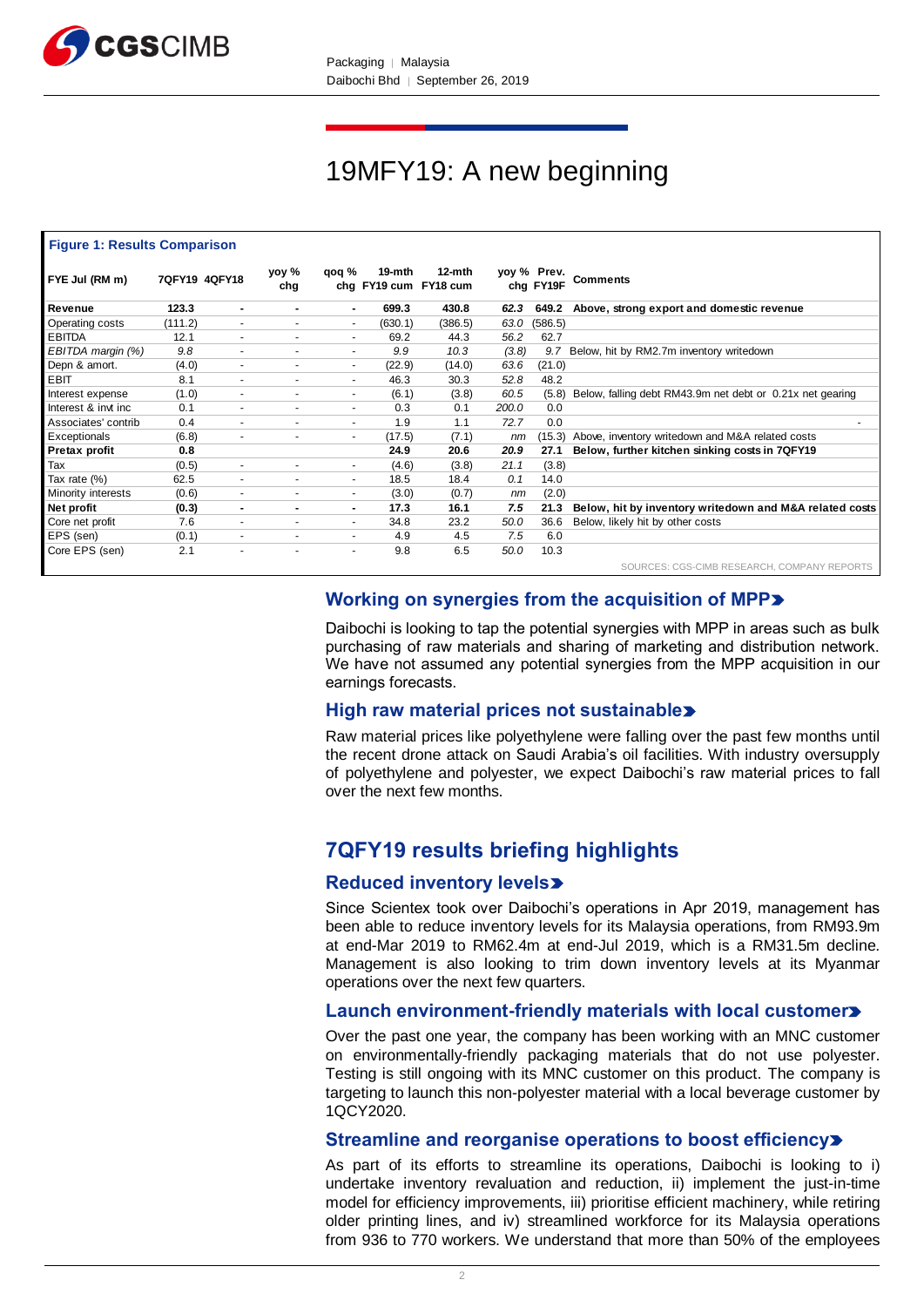

who were cut were contract workers, while the remaining were transferred to Scientex's operations.

| <b>Figure 2: Earnings revision</b> |       |       |   |       |                                                                                 |       |                                |            |                  |
|------------------------------------|-------|-------|---|-------|---------------------------------------------------------------------------------|-------|--------------------------------|------------|------------------|
|                                    |       | Old   |   |       | <b>New</b>                                                                      |       |                                | Change (%) |                  |
|                                    |       |       |   |       | Jul-2020F Jul-2021F Jul-2022F Jul-2020F Jul-2021F Jul-2022F Jul-2020F Jul-2021F |       |                                |            | <b>Jul-2022F</b> |
| Revenue                            | 495.7 | 555.2 |   | 631.4 | 694.9                                                                           | 726.9 | 27.4%                          | 25.2%      |                  |
| <b>EBITDA</b>                      | 61.3  | 74.7  | - | 76.1  | 89.8                                                                            | 92.9  | 24.1%                          | 20.1%      |                  |
| PBT                                | 43.1  | 56.3  |   | 52.7  | 66.3                                                                            | 69.3  | 22.2%                          | 17.7%      |                  |
| Net profit                         | 32.1  | 42.7  | ۰ | 36.5  | 46.7                                                                            | 47.8  | 13.6%                          | 9.3%       |                  |
|                                    |       |       |   |       |                                                                                 |       | SOURCES: CGS-CIMB RESEARCH, CO |            |                  |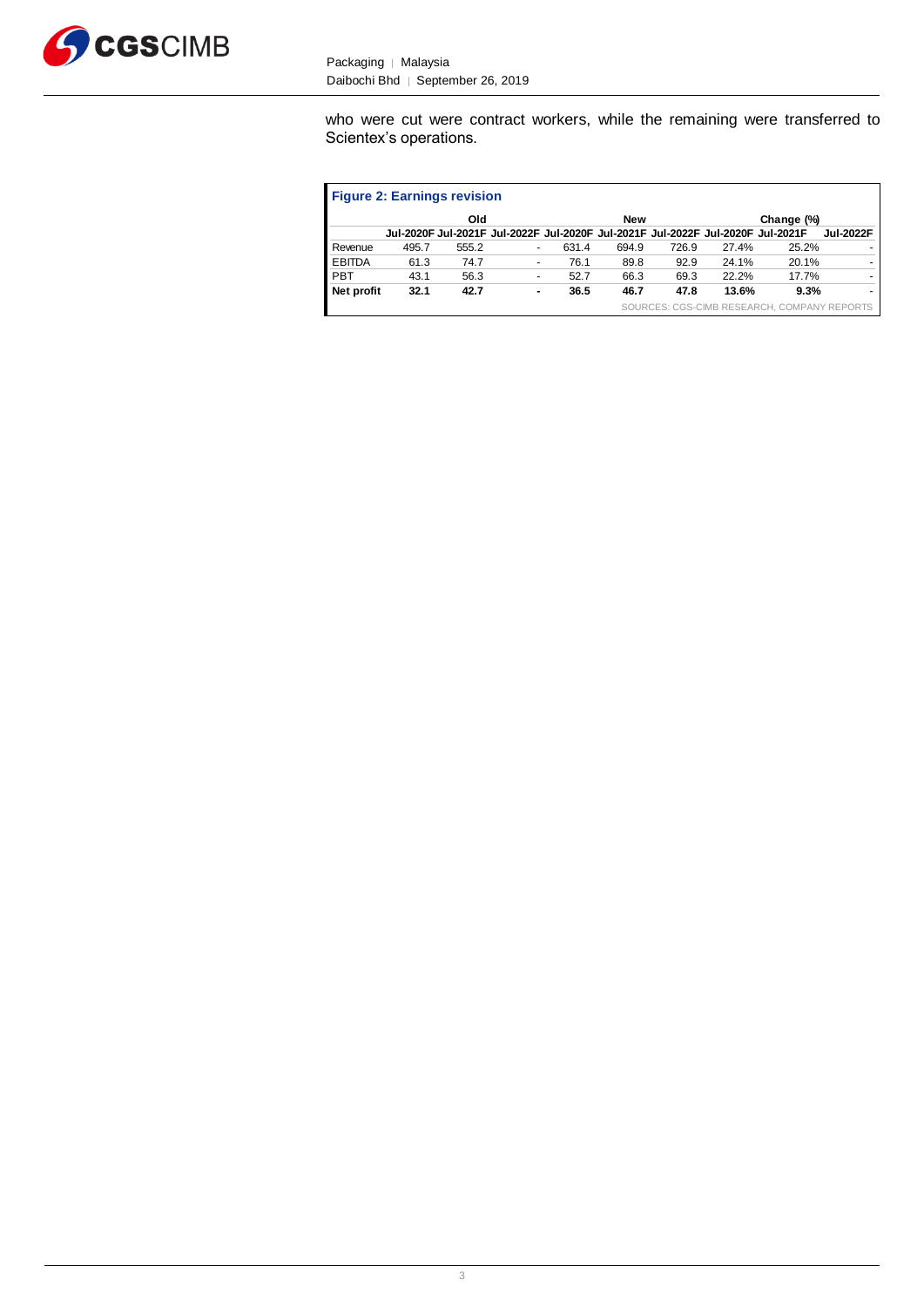

# **BY THE NUMBERS**



# **Profit & Loss**

| (RMm)                                     | Jul-19A | Jul-20F | <b>Jul-21F</b> | Jul-22F |
|-------------------------------------------|---------|---------|----------------|---------|
| <b>Total Net Revenues</b>                 | 699.4   | 631.4   | 694.9          | 726.9   |
| <b>Gross Profit</b>                       | 69.3    | 80.5    | 93.6           | 94.6    |
| <b>Operating EBITDA</b>                   | 69.3    | 80.5    | 93.6           | 94.6    |
| Depreciation And Amortisation             | (22.9)  | (20.9)  | (21.0)         | (21.1)  |
| <b>Operating EBIT</b>                     | 46.4    | 59.6    | 72.6           | 73.5    |
| Financial Income/(Expense)                | (5.9)   | (6.9)   | (6.3)          | (4.3)   |
| Pretax Income/(Loss) from Assoc.          | 1.9     | 0.0     | 0.0            | 0.0     |
| Non-Operating Income/(Expense)            | 0.0     | 0.0     | 0.0            | 0.0     |
| Profit Before Tax (pre-El)                | 42.4    | 52.7    | 66.3           | 69.3    |
| <b>Exceptional Items</b>                  | (17.5)  |         |                |         |
| <b>Pre-tax Profit</b>                     | 24.9    | 52.7    | 66.3           | 69.3    |
| Taxation                                  | (4.6)   | (14.0)  | (17.1)         | (19.0)  |
| Exceptional Income - post-tax             |         |         |                |         |
| <b>Profit After Tax</b>                   | 20.3    | 38.7    | 49.1           | 50.3    |
| Minority Interests                        | (3.0)   | (2.2)   | (2.4)          | (2.5)   |
| <b>Preferred Dividends</b>                | 0.0     | 0.0     | 0.0            | 0.0     |
| FX Gain/(Loss) - post tax                 |         |         |                |         |
| Other Adjustments - post-tax              |         |         |                |         |
| <b>Net Profit</b>                         | 17.3    | 36.5    | 46.7           | 47.8    |
| <b>Recurring Net Profit</b>               | 31.6    | 36.5    | 46.7           | 47.8    |
| <b>Fully Diluted Recurring Net Profit</b> | 31.6    | 36.5    | 46.7           | 47.8    |

| <b>Cash Flow</b> |  |  |
|------------------|--|--|
|                  |  |  |

| (RMm)                            | <b>Jul-19A</b> | <b>Jul-20F</b> | Jul-21F | Jul-22F |
|----------------------------------|----------------|----------------|---------|---------|
| <b>EBITDA</b>                    | 69.30          | 80.47          | 93.55   | 94.65   |
| Cash Flow from Invt. & Assoc.    |                |                |         |         |
| Change In Working Capital        | (0.90)         | (29.98)        | (17.71) | (2.56)  |
| (Incr)/Decr in Total Provisions  |                |                |         |         |
| Other Non-Cash (Income)/Expense  |                |                |         |         |
| <b>Other Operating Cashflow</b>  | 0.79           | 1.00           | 1.00    | 1.00    |
| Net Interest (Paid)/Received     | 0.00           | 0.00           | 0.00    | 0.00    |
| Tax Paid                         | (4.60)         | (14.00)        | (17.14) | (19.00) |
| <b>Cashflow From Operations</b>  | 64.59          | 37.49          | 59.70   | 74.09   |
| Capex                            | (10.00)        | (10.00)        | (10.00) | (10.00) |
| Disposals Of FAs/subsidiaries    | 0.00           | 0.00           | 0.00    | 0.00    |
| Acq. Of Subsidiaries/investments | 0.00           | 0.00           | 0.00    | 0.00    |
| <b>Other Investing Cashflow</b>  | (1.00)         | (1.00)         | (1.00)  | (1.00)  |
| Cash Flow From Investing         | (11.00)        | (11.00)        | (11.00) | (11.00) |
| Debt Raised/(repaid)             | 0.00           | 0.00           | 0.00    | 0.00    |
| Proceeds From Issue Of Shares    | 0.00           | 0.00           | 0.00    | 0.00    |
| <b>Shares Repurchased</b>        | 0.00           | 0.00           | 0.00    | 0.00    |
| Dividends Paid                   | (7.47)         | (15.50)        | (19.67) | (20.65) |
| <b>Preferred Dividends</b>       |                |                |         |         |
| <b>Other Financing Cashflow</b>  |                |                |         |         |
| Cash Flow From Financing         | (7.47)         | (15.50)        | (19.67) | (20.65) |
| <b>Total Cash Generated</b>      | 46.12          | 10.99          | 29.04   | 42.44   |
| <b>Free Cashflow To Equity</b>   | 53.59          | 26.49          | 48.70   | 63.09   |
| <b>Free Cashflow To Firm</b>     | 53.59          | 26.49          | 48.70   | 63.09   |

SOURCES: CGS-CIMB RESEARCH, COMPANY REPORTS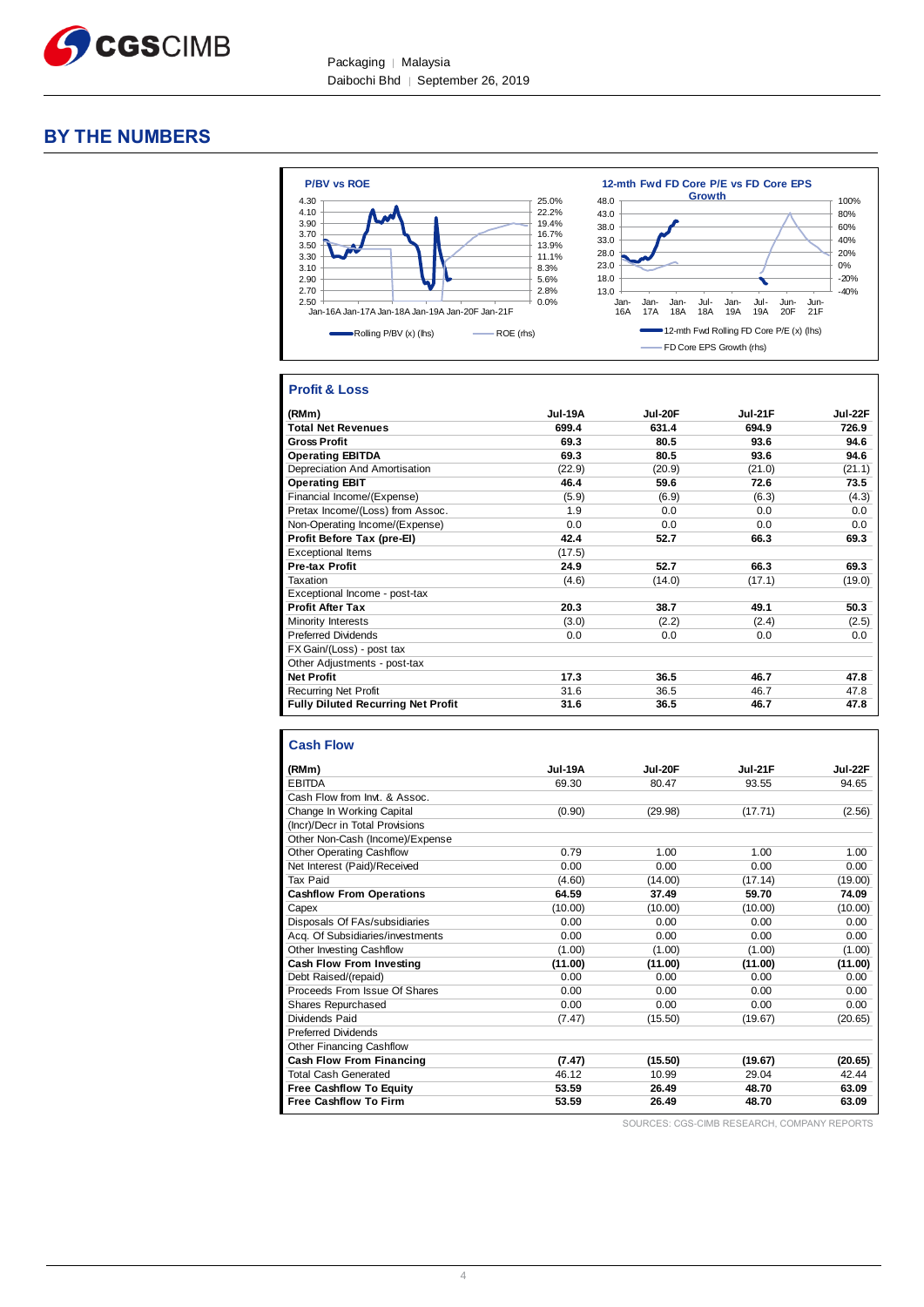

Packaging | Malaysia Daibochi Bhd │ September 26, 2019

# **BY THE NUMBERS… cont'd**

| (RMm)                                      | Jul-19A | <b>Jul-20F</b> | <b>Jul-21F</b> | <b>Jul-22F</b> |
|--------------------------------------------|---------|----------------|----------------|----------------|
| <b>Total Cash And Equivalents</b>          | 18.6    | 21.7           | 21.7           | 44.9           |
| <b>Total Debtors</b>                       | 89.3    | 89.3           | 89.3           | 89.3           |
| Inventories                                | 62.4    | 88.4           | 111.2          | 116.3          |
| <b>Total Other Current Assets</b>          | 3.7     | 3.7            | 3.7            | 3.7            |
| <b>Total Current Assets</b>                | 174.0   | 203.1          | 225.9          | 254.2          |
| <b>Fixed Assets</b>                        | 139.4   | 264.4          | 253.4          | 242.3          |
| <b>Total Investments</b>                   | 0.0     | 0.0            | 0.0            | 0.0            |
| Intangible Assets                          | 32.4    | 32.4           | 32.4           | 32.4           |
| <b>Total Other Non-Current Assets</b>      | 19.3    | 19.3           | 19.3           | 19.3           |
| <b>Total Non-current Assets</b>            | 191.1   | 316.1          | 305.1          | 294.0          |
| Short-term Debt                            | 57.4    | 59.1           | 43.6           | 11.6           |
| Current Portion of Long-Term Debt          |         |                |                |                |
| <b>Total Creditors</b>                     | 54.5    | 50.5           | 55.6           | 58.1           |
| <b>Other Current Liabilities</b>           | 0.2     | 0.2            | 0.2            | 0.2            |
| <b>Total Current Liabilities</b>           | 112.1   | 109.8          | 99.4           | 69.9           |
| <b>Total Long-term Debt</b>                | 5.3     | 120.1          | 120.0          | 120.0          |
| Hybrid Debt - Debt Component               |         |                |                |                |
| <b>Total Other Non-Current Liabilities</b> | 17.5    | 36.8           | 30.4           | 47.8           |
| <b>Total Non-current Liabilities</b>       | 22.8    | 156.9          | 150.4          | 167.8          |
| <b>Total Provisions</b>                    | 0.0     | 0.0            | 0.0            | 0.0            |
| <b>Total Liabilities</b>                   | 134.9   | 266.7          | 249.8          | 237.7          |
| Shareholders' Equity                       | 206.1   | 226.1          | 252.4          | 279.1          |
| Minority Interests                         | 24.2    | 26.4           | 28.8           | 31.3           |
| <b>Total Equity</b>                        | 230.3   | 252.5          | 281.2          | 310.4          |
| <b>Key Ratios</b>                          |         |                |                |                |
|                                            | Jul-19A | Jul-20F        | <b>Jul-21F</b> | Jul-22F        |
| <b>Revenue Growth</b>                      | 80.0%   | (9.7%          | 10.1%          | 4.6%           |
| <b>Operating EBITDA Growth</b>             | 35.6%   | 16.1%          | 16.3%          | 1.2%           |
| Operating EBITDA Margin                    | 9.9%    | 12.7%          | 13.5%          | 13.0%          |
| Net Cash Per Share (RM)                    | (0.12)  | (0.44)         | (0.40)         | (0.24)         |
| BVPS (RM)                                  | 0.58    | 0.64           | 0.71           | 0.79           |
| <b>Gross Interest Cover</b>                | N/A     | N/A            | N/A            | N/A            |
| <b>Effective Tax Rate</b>                  | 18.5%   | 26.6%          | 25.9%          | 27.4%          |
| Net Dividend Payout Ratio                  | 43.1%   | 35.3%          | 30.2%          | 28.9%          |
| <b>Accounts Receivables Days</b>           | 64.69   | 51.77          | 46.91          | 44.84          |
| <b>Inventory Days</b>                      | 68.01   | 50.09          | 60.57          | 65.67          |
| <b>Accounts Payables Days</b>              | 51.37   | 34.88          | 32.20          | 32.83          |
| ROIC (%)                                   | 11.6%   | 14.7%          | 11.7%          | 11.7%          |

| <b>Key Drivers</b>                    |         |         |         |         |
|---------------------------------------|---------|---------|---------|---------|
|                                       | Jul-19A | Jul-20F | Jul-21F | Jul-22F |
| ASP (% chg, main prod./serv.)         | 5.0%    | 5.0%    | 5.0%    | 5.0%    |
| Unit sales grth (%, main prod./serv.) | 7.0%    | 7.0%    | 7.0%    | 7.0%    |
| Util. rate (%, main prod./serv.)      | 70.0%   | 70.0%   | 70.0%   | 70.0%   |
| ASP (% chg, 2ndary prod./serv.)       | N/A     | N/A     | N/A     | N/A     |
| Unit sales grth (%, 2ndary prod/serv) | N/A     | N/A     | N/A     | N/A     |
| Util. rate (%, 2ndary prod/serv)      | N/A     | N/A     | N/A     | N/A     |
| Unit Raw Material ASP (% Change)      | N/A     | N/A     | N/A     | N/A     |

ROCE (%) 15.9% 16.7% 16.7% 16.7% Return On Average Assets 12.8% 13.0% 13.5% 13.4%

SOURCES: CGS-CIMB RESEARCH, COMPANY REPORTS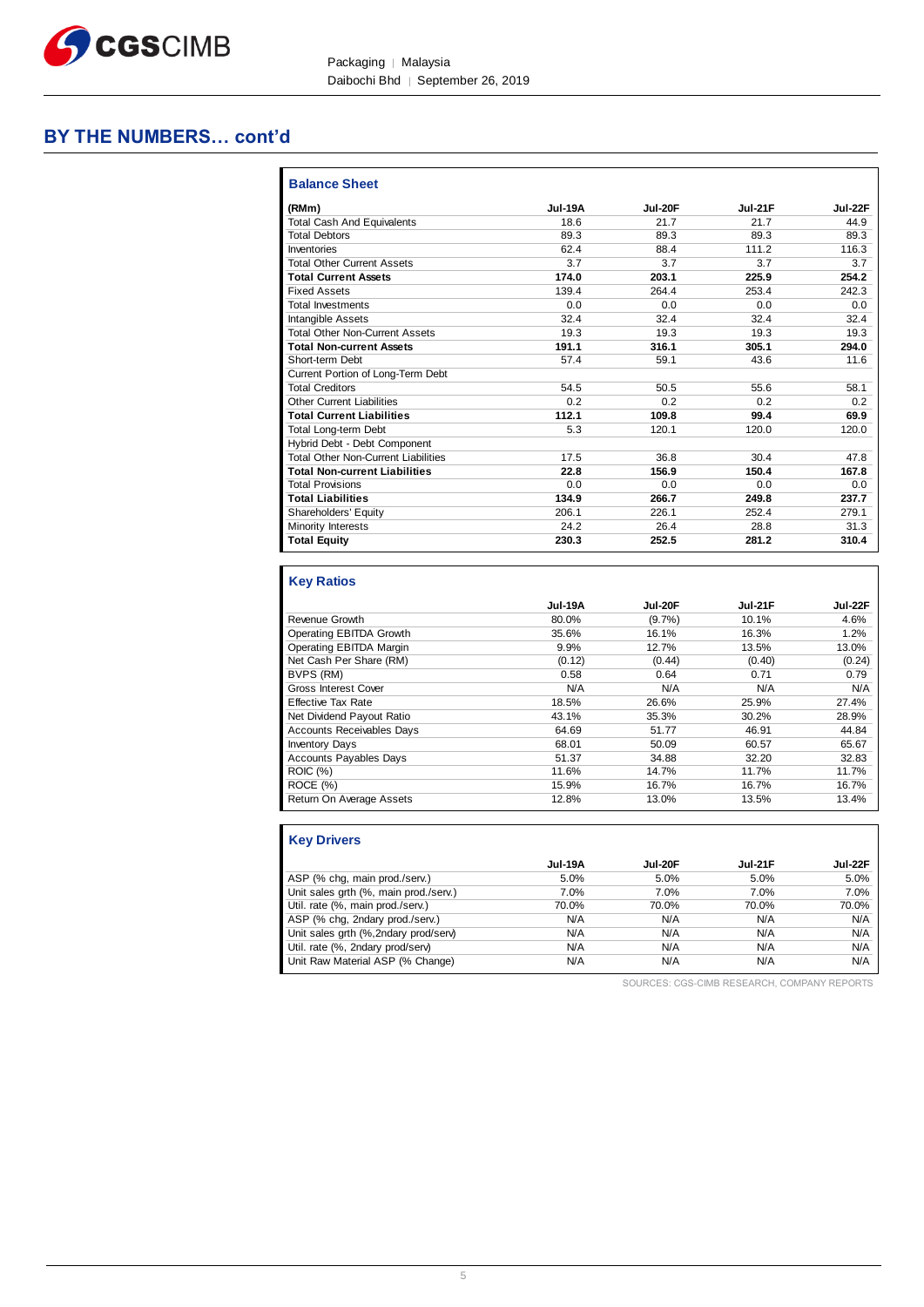

#### **DISCLAIMER**

The content of this report (including the views and opinions expressed therein, and the information comprised therein) has been prepared by and belongs to CGS-CIMB. Reports relating to a specific geographical area are produced and distributed by the corresponding CGS-CIMB entity as listed in the table below.

This report is not directed to, or intended for distribution to or use by, any person or entity who is a citizen or resident of or located in any locality, state, country or other jurisdiction where such distribution, publication, availability or use would be contrary to law or regulation.

By accepting this report, the recipient hereof represents and warrants that he is entitled to receive such report in accordance with the restrictions set forth below and agrees to be bound by the limitations contained herein (including the "Restrictions on Distributions" set out below). Any failure to comply with these limitations may constitute a violation of law. This publication is being supplied to you strictly on the basis that it will remain confidential. No part of this report may be (i) copied, photocopied, duplicated, stored or reproduced in any form by any means or (ii) redistributed or passed on, directly or indirectly, to any other person in whole or in part, for any purpose without the prior written consent of CGS-CIMB.

The information contained in this research report is prepared from data believed to be correct and reliable at the time of issue of this report. CGS-CIMB may or may not issue regular reports on the subject matter of this report at any frequency and may cease to do so or change the periodicity of reports at any time. CGS-CIMB has no obligation to update this report in the event of a material change to the information contained in this report. CGS-CIMB does not accept any obligation to (i) check or ensure that the contents of this report remain current, reliable or relevant, (ii) ensure that the content of this report constitutes all the information a prospective investor may require, (iii) ensure the adequacy, accuracy, completeness, reliability or fairness of any views, opinions and information, and accordingly, CGS-CIMB, its affiliates and related persons including China Galaxy International Financial Holdings Limited ("CGIFHL") and CIMB Group Sdn. Bhd. ("CIMBG") and their respective related corporations (and their respective directors, associates, connected persons and/or employees) shall not be liable in any manner whatsoever for any consequences (including but not limited to any direct, indirect or consequential losses, loss of profits and damages) of any reliance thereon or usage thereof. In particular, CGS-CIMB disclaims all responsibility and liability for the views and opinions set out in this report.

Unless otherwise specified, this report is based upon sources which CGS-CIMB considers to be reasonable. Such sources will, unless otherwise specified, for market data, be market data and prices available from the main stock exchange or market where the relevant security is listed, or, where appropriate, any other market. Information on the accounts and business of company(ies) will generally be based on published statements of the company(ies), information disseminated by regulatory information services, other publicly available information and information resulting from our research.

Whilst every effort is made to ensure that statements of facts made in this report are accurate, all estimates, projections, forecasts, expressions of opinion and other subjective judgments contained in this report are based on assumptions considered to be reasonable as of the date of the document in which they are contained and must not be construed as a representation that the matters referred to therein will occur. Past performance is not a reliable indicator of future performance. The value of investments may go down as well as up and those investing may, depending on the investments in question, lose more than the initial investment. No report shall constitute an offer or an invitation by or on behalf of CGS-CIMB or any of its affiliates (including CGIFHL, CIMBG and their respective related corporations) to any person to buy or sell any investments.

CGS-CIMB, its affiliates and related corporations (including CGIFHL, CIMBG and their respective related corporations) and/or their respective directors, associates, connected parties and/or employees may own or have positions in securities of the company(ies) covered in this research report or any securities related thereto and may from time to time add to or dispose of, or may be materially interested in, any such securities. Further, CGS-CIMB, its affiliates and their respective related corporations (including CGIFHL, CIMBG and their respective related corporations) do and seek to do business with the company(ies) covered in this research report and may from time to time act as market maker or have assumed an underwriting commitment in securities of such company(ies), may sell them to or buy them from customers on a principal basis and may also perform or seek to perform significant investment banking, advisory, underwriting or placement services for or relating to such company(ies) as well as solicit such investment, advisory or other services from any entity mentioned in this report.

CGS-CIMB or its affiliates (including CGIFHL, CIMBG and their respective related corporations) may enter into an agreement with the company(ies) covered in this report relating to the production of research reports. CGS-CIMB may disclose the contents of this report to the company(ies) covered by it and may have amended the contents of this report following such disclosure.

The analyst responsible for the production of this report hereby certifies that the views expressed herein accurately and exclusively reflect his or her personal views and opinions about any and all of the issuers or securities analysed in this report and were prepared independently and autonomously. No part of the compensation of the analyst(s) was, is, or will be directly or indirectly related to the inclusion of specific recommendations(s) or view(s) in this report. The analyst(s) who prepared this research report is prohibited from receiving any compensation, incentive or bonus based on specific investment banking transactions or for providing a specific recommendation for, or view of, a particular company. Information barriers and other arrangements may be established where necessary to prevent conflicts of interests arising. However, the analyst(s) may receive compensation that is based on his/their coverage of company(ies) in the performance of his/their duties or the performance of his/their recommendations and the research personnel involved in the preparation of this report may also participate in the solicitation of the businesses as described above. In reviewing this research report, an investor should be aware that any or all of the foregoing, among other things, may give rise to real or potential conflicts of interest. Additional information is, subject to the duties of confidentiality, available on request.

Reports relating to a specific geographical area are produced by the corresponding CGS-CIMB entity as listed in the table below. The term "CGS-CIMB" shall denote, where appropriate, the relevant entity distributing or disseminating the report in the particular jurisdiction referenced below, or, in every other case except as otherwise stated herein, CGS-CIMB Securities International Pte. Ltd. and its affiliates, subsidiaries and related corporations.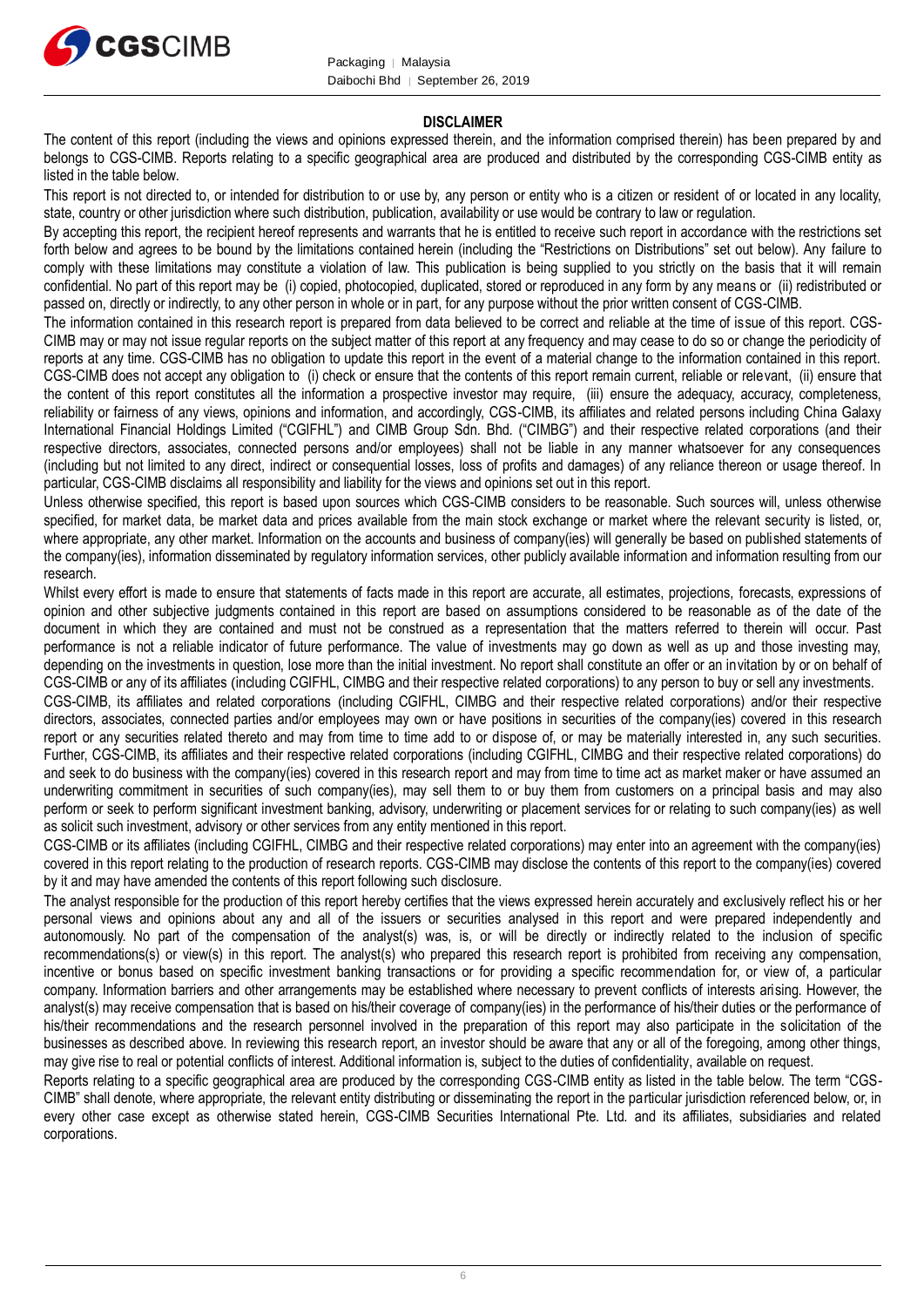

Packaging | Malaysia Daibochi Bhd │ September 26, 2019

| Country     | <b>CGS-CIMB Entity</b>                                   | <b>Regulated by</b>                                             |
|-------------|----------------------------------------------------------|-----------------------------------------------------------------|
| Hong Kong   | CGS-CIMB Securities (Hong Kong) Limited                  | Securities and Futures Commission Hong Kong                     |
| India       | CGS-CIMB Securities (India) Private Limited              | Securities and Exchange Board of India (SEBI)                   |
| Indonesia   | PT CGS-CIMB Sekuritas Indonesia                          | Financial Services Authority of Indonesia                       |
| Malaysia    | CGS-CIMB Securities Sdn. Bhd. (formerly known as Jupiter | Securities Commission Malaysia                                  |
|             | Securities Sdn. Bhd.)                                    |                                                                 |
| Singapore   | CGS-CIMB Research Pte. Ltd.                              | Monetary Authority of Singapore                                 |
| South Korea | CGS-CIMB Securities (Hong Kong) Limited, Korea Branch    | Financial Services Commission and Financial Supervisory Service |
| Thailand    | CGS-CIMB Securities (Thailand) Co. Ltd.                  | Securities and Exchange Commission Thailand                     |

#### **Other Significant Financial Interests:**

(i) As of August 31, 2019 CGS-CIMB has a proprietary position in the securities (which may include but not limited to shares, warrants, call warrants and/or any other derivatives) in the following company or companies covered or recommended in this report:

 $(a)$ .

(ii) Analyst Disclosure: As of September 26, 2019, the analyst(s) who prepared this report, and the associate(s), has / have an interest in the securities (which may include but not limited to shares, warrants, call warrants and/or any other derivatives) in the following company or companies covered or recommended in this report:

 $(a)$  -

This report does not purport to contain all the information that a prospective investor may require. Neither CGS-CIMB nor any of its affiliates (including CGIFHL, CIMBG and their related corporations) make any guarantee, representation or warranty, express or implied, as to the adequacy, accuracy, completeness, reliability or fairness of any such information and opinion contained in this report. Neither CGS-CIMB nor any of its affiliates nor their related persons (including CGIFHL, CIMBG and their related corporations) shall be liable in any manner whatsoever for any consequences (including but not limited to any direct, indirect or consequential losses, loss of profits and damages) of any reliance thereon or usage thereof.

This report is general in nature and has been prepared for information purposes only. It is intended for circulation amongst CGS-CIMB's clients generally and does not have regard to the specific investment objectives, financial situation and the particular needs of any specific person who may receive this report. The information and opinions in this report are not and should not be construed or considered as an offer, recommendation or solicitation to buy or sell the subject securities, related investments or other financial instruments or any derivative instrument, or any rights pertaining thereto.

Investors are advised to make their own independent evaluation of the information contained in this research report, consider their own individual investment objectives, financial situation and particular needs and consult their own professional and financial advisers as to the legal, business, financial, tax and other aspects before participating in any transaction in respect of the securities of company(ies) covered in this research report. The securities of such company(ies) may not be eligible for sale in all jurisdictions or to all categories of investors.

#### Restrictions on Distributions

**Australia:** Despite anything in this report to the contrary, this research is provided in Australia by CGS-CIMB Securities (Singapore) Pte. Ltd. and CGS-CIMB Securities (Hong Kong) Limited. This research is only available in Australia to persons who are "wholesale clients" (within the meaning of the Corporations Act 2001 (Cth) and is supplied solely for the use of such wholesale clients and shall not be distributed or passed on to any other person. You represent and warrant that if you are in Australia, you are a "wholesale client". This research is of a general nature only and has been prepared without taking into account the objectives, financial situation or needs of the individual recipient. CGS-CIMB Securities (Singapore) Pte. Ltd. and CGS-CIMB Securities (Hong Kong) Limited do not hold, and are not required to hold an Australian financial services license. CGS-CIMB Securities (Singapore) Pte. Ltd. and CGS-CIMB Securities (Hong Kong) Limited rely on "passporting" exemptions for entities appropriately licensed by the Monetary Authority of Singapore (under ASIC Class Order 03/1102) and the Securities and Futures Commission in Hong Kong (under ASIC Class Order 03/1103).

**Canada:** This research report has not been prepared in accordance with the disclosure requirements of Dealer Member Rule 3400 – Research Restrictions and Disclosure Requirements of the Investment Industry Regulatory Organization of Canada. For any research report distributed by CIBC, further disclosures related to CIBC conflicts of interest can be found at https://researchcentral.cibcwm.com .

**China:** For the purpose of this report, the People's Republic of China ("PRC") does not include the Hong Kong Special Administrative Region, the Macau Special Administrative Region or Taiwan. The distributor of this report has not been approved or licensed by the China Securities Regulatory Commission or any other relevant regulatory authority or governmental agency in the PRC. This report contains only marketing information. The distribution of this report is not an offer to buy or sell to any person within or outside PRC or a solicitation to any person within or outside of PRC to buy or sell any instruments described herein. This report is being issued outside the PRC to a limited number of institutional investors and may not be provided to any person other than the original recipient and may not be reproduced or used for any other purpose.

**France:** Only qualified investors within the meaning of French law shall have access to this report. This report shall not be considered as an offer to subscribe to, or used in connection with, any offer for subscription or sale or marketing or direct or indirect distribution of financial instruments and it is not intended as a solicitation for the purchase of any financial instrument.

**Germany:** This report is only directed at persons who are professional investors as defined in sec 31a(2) of the German Securities Trading Act (WpHG). This publication constitutes research of a non-binding nature on the market situation and the investment instruments cited here at the time of the publication of the information.

The current prices/yields in this issue are based upon closing prices from Bloomberg as of the day preceding publication. Please note that neither the German Federal Financial Supervisory Agency (BaFin), nor any other supervisory authority exercises any control over the content of this report.

**Hong Kong:** This report is issued and distributed in Hong Kong by CGS-CIMB Securities (Hong Kong) Limited ("CHK") which is licensed in Hong Kong by the Securities and Futures Commission for Type 1 (dealing in securities), Type 4 (advising on securities) and Type 6 (advising on corporate finance) activities. Any investors wishing to purchase or otherwise deal in the securities covered in this report should contact the Head of Sales at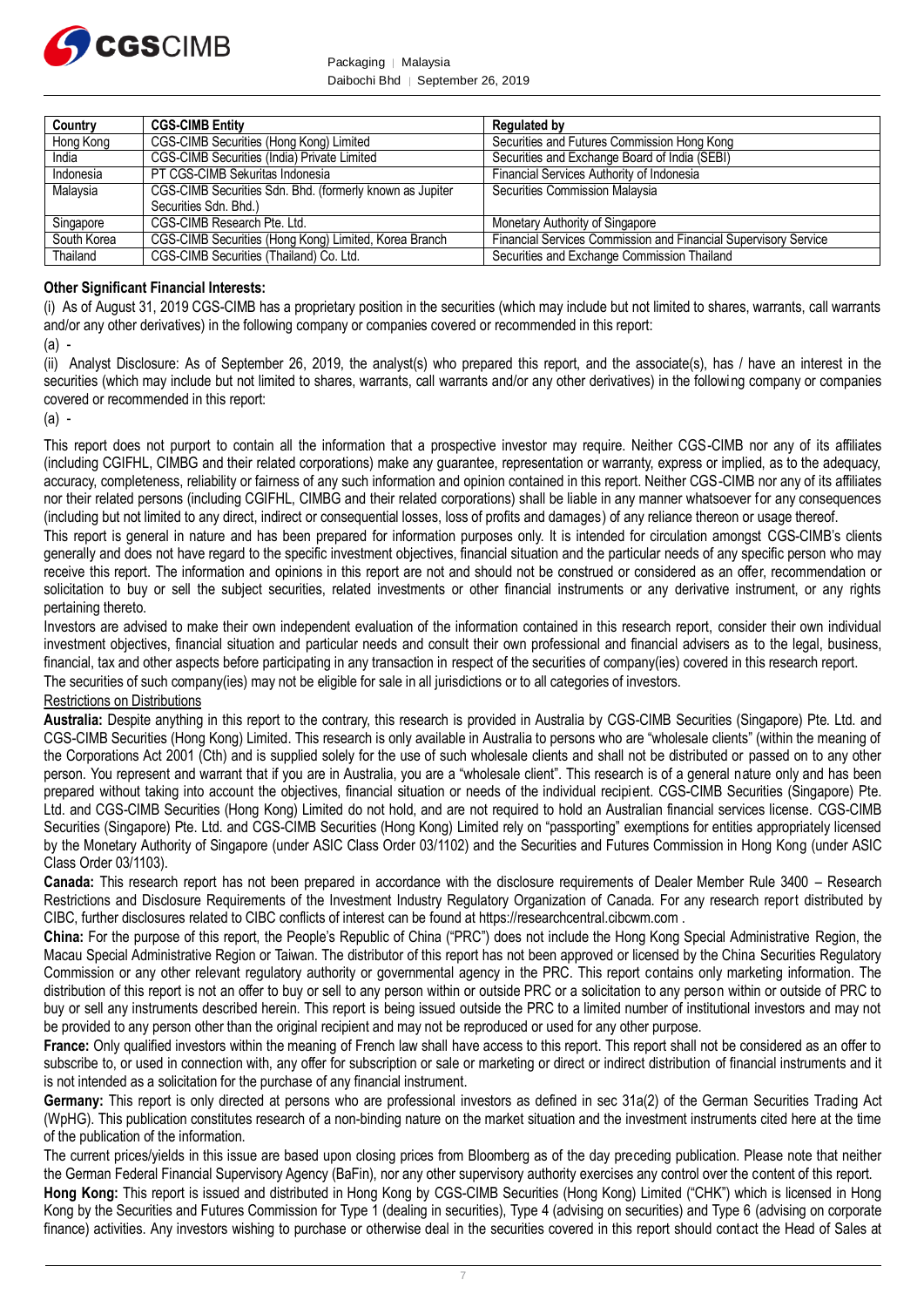

CGS-CIMB Securities (Hong Kong) Limited. The views and opinions in this research report are our own as of the date hereof and are subject to change. If the Financial Services and Markets Act of the United Kingdom or the rules of the Financial Conduct Authority apply to a recipient, our obligations owed to such recipient therein are unaffected. CHK has no obligation to update its opinion or the information in this research report.

This publication is strictly confidential and is for private circulation only to clients of CHK.

CHK does not make a market on other securities mentioned in the report.

**India:** This report is issued and distributed in India by CGS-CIMB Securities (India) Private Limited ("CGS-CIMB India"). CGS-CIMB India is a subsidiary of CGS-CIMB Securities International Pte. Ltd. which is in turn is a 50:50 joint venture company of CGIFHL and CIMBG. The details of the members of the group of companies of CGS-CIMB can be found at www.cgs-cimb members of the group of companies of CGS-CIMB can be found at www.cgs-cimb.com, CGIFHL at www.chinastock.com.hk/en/ACG/ContactUs/index.aspx and CIMBG at www.cimb.com/en/who-we-are.html. CGS-CIMB India is registered with the National Stock Exchange of India Limited and BSE Limited as a trading and clearing member (Merchant Banking Number: INM000012037) under the Securities and Exchange Board of India (Stock Brokers and Sub-Brokers) Regulations, 1992. In accordance with the provisions of Regulation 4(g) of the Securities and Exchange Board of India (Investment Advisers) Regulations, 2013, CGS-CIMB India is not required to seek registration with the Securities and Exchange Board of India ("SEBI") as an Investment Adviser. CGS-CIMB India is registered with SEBI (SEBI Registration Number: INZ000157134) as a Research Analyst (INH000000669) pursuant to the SEBI (Research Analysts) Regulations, 2014 ("Regulations").

This report does not take into account the particular investment objectives, financial situations, or needs of the recipients. It is not intended for and does not deal with prohibitions on investment due to law/jurisdiction issues etc. which may exist for certain persons/entities. Recipients should rely on their own investigations and take their own professional advice before investment.

The report is not a "prospectus" as defined under Indian Law, including the Companies Act, 2013, and is not, and shall not be, approved by, or filed or registered with, any Indian regulator, including any Registrar of Companies in India, SEBI, any Indian stock exchange, or the Reserve Bank of India. No offer, or invitation to offer, or solicitation of subscription with respect to any such securities listed or proposed to be listed in India is being made, or intended to be made, to the public, or to any member or section of the public in India, through or pursuant to this report.

The research analysts, strategists or economists principally responsible for the preparation of this research report are segregated from the other activities of CGS-CIMB India and they have received compensation based upon various factors, including quality, accuracy and value of research, firm profitability or revenues, client feedback and competitive factors. Research analysts', strategists' or economists' compensation is not linked to investment banking or capital markets transactions performed or proposed to be performed by CGS-CIMB India or its affiliates.

CGS-CIMB India does not have actual / beneficial ownership of 1% or more securities of the subject company in this research report, at the end of the month immediately preceding the date of publication of this research report. However, since affiliates of CGS-CIMB India are engaged in the financial services business, they might have in their normal course of business financial interests or actual / beneficial ownership of one per cent or more in various companies including the subject company in this research report.

CGS-CIMB India or its associates, may: (a) from time to time, have long or short position in, and buy or sell the securities of the subject company in this research report; or (b) be engaged in any other transaction involving such securities and earn brokerage or other compensation or act as a market maker in the financial instruments of the subject company in this research report or act as an advisor or lender/borrower to such company or may have any other potential conflict of interests with respect to any recommendation and other related information and opinions.

CGS-CIMB India, its associates and the analyst engaged in preparation of this research report have not received any compensation for investment banking, merchant banking or brokerage services from the subject company mentioned in the research report in the past 12 months.

CGS-CIMB India, its associates and the analyst engaged in preparation of this research report have not managed or co-managed public offering of securities for the subject company mentioned in the research report in the past 12 months. The analyst from CGS-CIMB India engaged in preparation of this research report or his/her relative (a) do not have any financial interests in the subject company mentioned in this research report; (b) do not own 1% or more of the equity securities of the subject company mentioned in the research report as of the last day of the month preceding the publication of the research report; (c) do not have any material conflict of interest at the time of publication of the research report.

**Indonesia:** This report is issued and distributed by PT CGS-CIMB Sekuritas Indonesia ("CGS-CIMB Indonesia"). The views and opinions in this research report are our own as of the date hereof and are subject to change. CGS-CIMB Indonesia has no obligation to update its opinion or the information in this research report. This report is for private circulation only to clients of CGS-CIMB Indonesia. Neither this report nor any copy hereof may be distributed in Indonesia or to any Indonesian citizens wherever they are domiciled or to Indonesian residents except in compliance with applicable Indonesian capital market laws and regulations.

This research report is not an offer of securities in Indonesia. The securities referred to in this research report have not been registered with the Financial Services Authority (Otoritas Jasa Keuangan) pursuant to relevant capital market laws and regulations, and may not be offered or sold within the territory of the Republic of Indonesia or to Indonesian citizens through a public offering or in circumstances which constitute an offer within the meaning of the Indonesian capital market law and regulations.

**Ireland:** CGS-CIMB is not an investment firm authorised in the Republic of Ireland and no part of this document should be construed as CGS-CIMB acting as, or otherwise claiming or representing to be, an investment firm authorised in the Republic of Ireland.

**Malaysia:** This report is distributed in Malaysia by CGS-CIMB Securities Sdn. Bhd. (formerly known as Jupiter Securities Sdn. Bhd.) ("CGS-CIMB Malaysia") solely for the benefit of and for the exclusive use of our clients. Recipients of this report are to contact CGS-CIMB Malaysia, at 29th Floor Menara CIMB No. 1 Jalan Stesen Sentral 2, Kuala Lumpur Sentral 50470 Kuala Lumpur, Malaysia, in respect of any matters arising from or in connection with this report. CGS-CIMB Malaysia has no obligation to update, revise or reaffirm its opinion or the information in this research reports after the date of this report.

**New Zealand:** In New Zealand, this report is for distribution only to persons who are wholesale clients pursuant to section 5C of the Financial Advisers Act 2008.

**Singapore:** This report is issued and distributed by CGS-CIMB Research Pte Ltd ("CGS-CIMBR"). CGS-CIMBR is a financial adviser licensed under the Financial Advisers Act, Cap 110 ("FAA") for advising on investment products, by issuing or promulgating research analyses or research reports, whether in electronic, print or other form. Accordingly CGS-CIMBR is a subject to the applicable rules under the FAA unless it is able to avail itself to any prescribed exemptions.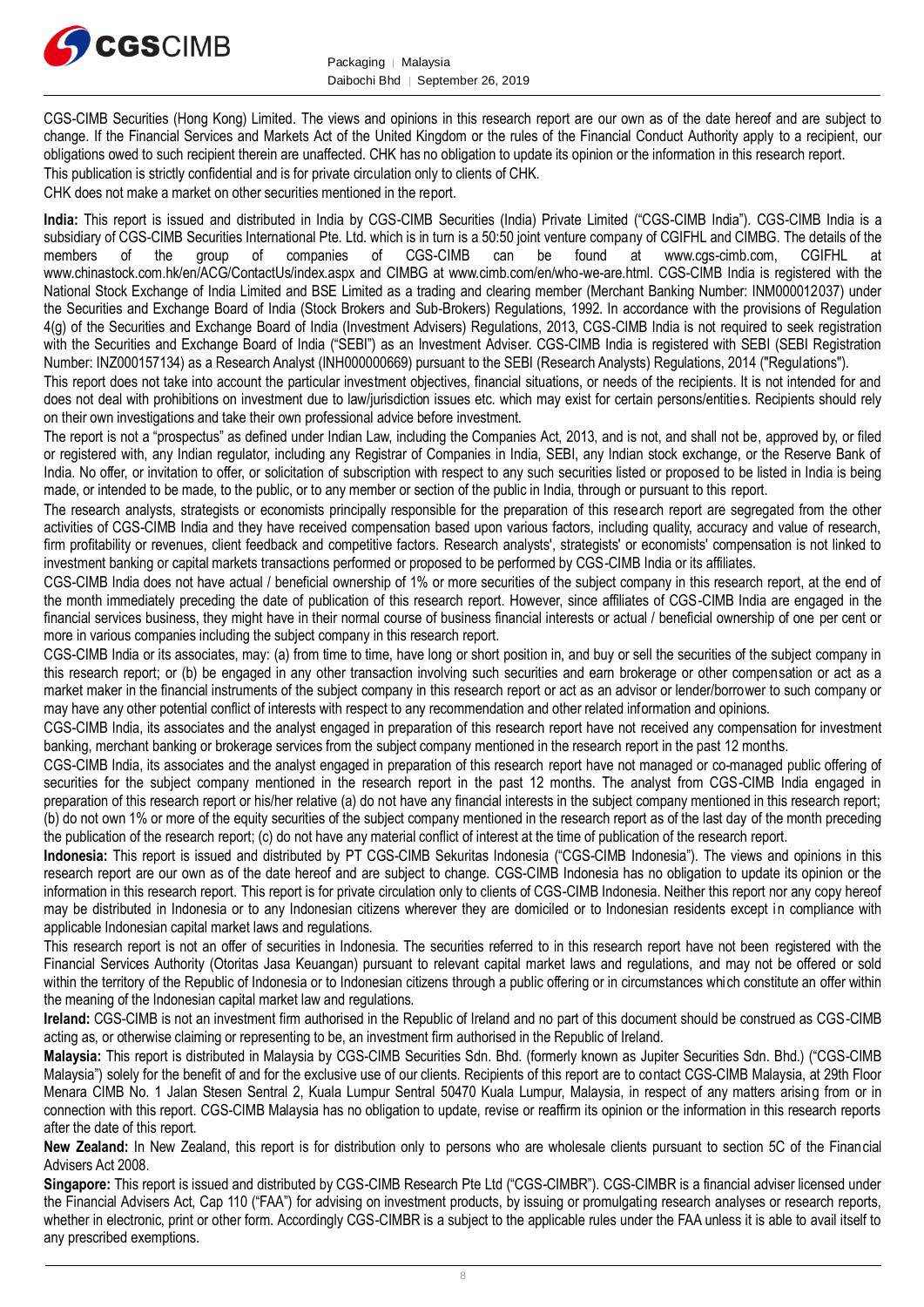

Recipients of this report are to contact CGS-CIMB Research Pte Ltd, 50 Raffles Place, #16-02 Singapore Land Tower, Singapore in respect of any matters arising from, or in connection with this report. CGS-CIMBR has no obligation to update its opinion or the information in this research report. This publication is strictly confidential and is for private circulation only. If you have not been sent this report by CGS-CIMBR directly, you may not rely, use or disclose to anyone else this report or its contents.

If the recipient of this research report is not an accredited investor, expert investor or institutional investor, CGS-CIMBR accepts legal responsibility for the contents of the report without any disclaimer limiting or otherwise curtailing such legal responsibility. If the recipient is an accredited investor, expert investor or institutional investor, the recipient is deemed to acknowledge that CGS-CIMBR is exempt from certain requirements under the FAA and its attendant regulations, and as such, is exempt from complying with the following :

(a) Section 25 of the FAA (obligation to disclose product information);

(b) Section 27 (duty not to make recommendation with respect to any investment product without having a reasonable basis where you may be reasonably expected to rely on the recommendation) of the FAA;

(c) MAS Notice on Information to Clients and Product Information Disclosure [Notice No. FAA-N03];

(d) MAS Notice on Recommendation on Investment Products [Notice No. FAA-N16];

(e) Section 36 (obligation on disclosure of interest in specified products), and

(f) any other laws, regulations, notices, directive, guidelines, circulars and practice notes which are relates to the above, to the extent permitted by applicable laws, as may be amended from time to time, and any other laws, regulations, notices, directive, guidelines, circulars, and practice notes as we may notify you from time to time. In addition, the recipient who is an accredited investor, expert investor or institutional investor acknowledges that as CGS-CIMBR is exempt from Section 27 of the FAA, the recipient will also not be able to file a civil claim against CGS-CIMBR for any loss or damage arising from the recipient's reliance on any recommendation made by CGS-CIMBR which would otherwise be a right that is available to the recipient under Section 27 of the FAA, the recipient will also not be able to file a civil claim against CGS-CIMBR for any loss or damage arising from the recipient's reliance on any recommendation made by CGS-CIMBR which would otherwise be a right that is available to the recipient under Section 27 of the FAA.

CGS-CIMBR, its affiliates and related corporations, their directors, associates, connected parties and/or employees may own or have positions in specified products of the company(ies) covered in this research report or any specified products related thereto and may from time to time add to or dispose of, or may be materially interested in, any such specified products. Further, CGS-CIMBR, its affiliates and its related corporations do and seek to do business with the company(ies) covered in this research report and may from time to time act as market maker or have assumed an underwriting commitment in specified products of such company(ies), may sell them to or buy them from customers on a principal basis and may also perform or seek to perform significant investment banking, advisory, underwriting or placement services for or relating to such company(ies) as well as solicit such investment, advisory or other services from any entity mentioned in this report.

As of September 24, 2019, CGS-CIMBR does not have a proprietary position in the recommended specified products in this report.

CGS-CIMBR does not make a market on the securities mentioned in the report.

**South Korea:** This report is issued and distributed in South Korea by CGS-CIMB Securities (Hong Kong) Limited, Korea Branch ("CGS-CIMB Korea") which is licensed as a cash equity broker, and regulated by the Financial Services Commission and Financial Supervisory Service of Korea. In South Korea, this report is for distribution only to professional investors under Article 9(5) of the Financial Investment Services and Capital Market Act of Korea ("FSCMA").

**Spain:** This document is a research report and it is addressed to institutional investors only. The research report is of a general nature and not personalised and does not constitute investment advice so, as the case may be, the recipient must seek proper advice before adopting any investment decision. This document does not constitute a public offering of securities.

CGS-CIMB is not registered with the Spanish Comision Nacional del Mercado de Valores to provide investment services.

**Sweden:** This report contains only marketing information and has not been approved by the Swedish Financial Supervisory Authority. The distribution of this report is not an offer to sell to any person in Sweden or a solicitation to any person in Sweden to buy any instruments described herein and may not be forwarded to the public in Sweden.

**Switzerland:** This report has not been prepared in accordance with the recognized self-regulatory minimal standards for research reports of banks issued by the Swiss Bankers' Association (Directives on the Independence of Financial Research).

**Thailand:** This report is issued and distributed by CGS-CIMB Securities (Thailand) Co. Ltd. ("CGS-CIMB Thailand") based upon sources believed to be reliable (but their accuracy, completeness or correctness is not guaranteed). The statements or expressions of opinion herein were arrived at after due and careful consideration for use as information for investment. Such opinions are subject to change without notice and CGS-CIMB Thailand has no obligation to update its opinion or the information in this research report.

CGS-CIMB Thailand may act or acts as Market Maker, and issuer and offerer of Derivative Warrants and Structured Note which may have the following securities as its underlying securities. Investors should carefully read and study the details of the derivative warrants in the prospectus before making investment decisions.

AAV, ADVANC, AEONTS, AMATA, ANAN, AOT, AP, BANPU, BBL, BCH, BCP, BCPG, BDMS, BEAUTY, BEC, BEM, BGRIM, BH, BJC, BLAND, BPP, BTS, CBG, CENTEL, CHG, CK, CKP, COM7, CPALL, CPF, CPN, DELTA, DTAC, EA, EGCO, EPG, ERW, ESSO, GFPT, GLOBAL, GPSC, GULF, GUNKUL, HANA, HMPRO, INTUCH, IRPC, IVL, JAS, JMT, KBANK, KCE, KKP, KTB, KTC, LH, MAJOR, MBK, MEGA, MINT, MTC, ORI, OSP, PLANB, PRM, PSH, PSL, PTG, PTT, PTTEP, PTTGC, QH, RATCH, ROBINS, RS, SAWAD, SCB, SCC, SGP, SIRI, SPALI, SPRC, STA, STEC, SUPER, TASCO, TCAP, THAI, THANI, TISCO, TKN, TMB, TOA, TOP, TPIPP, TRUE, TTW, TU, TVO, WHA.

#### **Corporate Governance Report:**

The disclosure of the survey result of the Thai Institute of Directors Association ("IOD") regarding corporate governance is made pursuant to the policy of the Office of the Securities and Exchange Commission. The survey of the IOD is based on the information of a company listed on the Stock Exchange of Thailand and the Market for Alternative Investment disclosed to the public and able to be accessed by a general public investor. The result, therefore, is from the perspective of a third party. It is not an evaluation of operation and is not based on inside information.

The survey result is as of the date appearing in the Corporate Governance Report of Thai Listed Companies. As a result, the survey result may be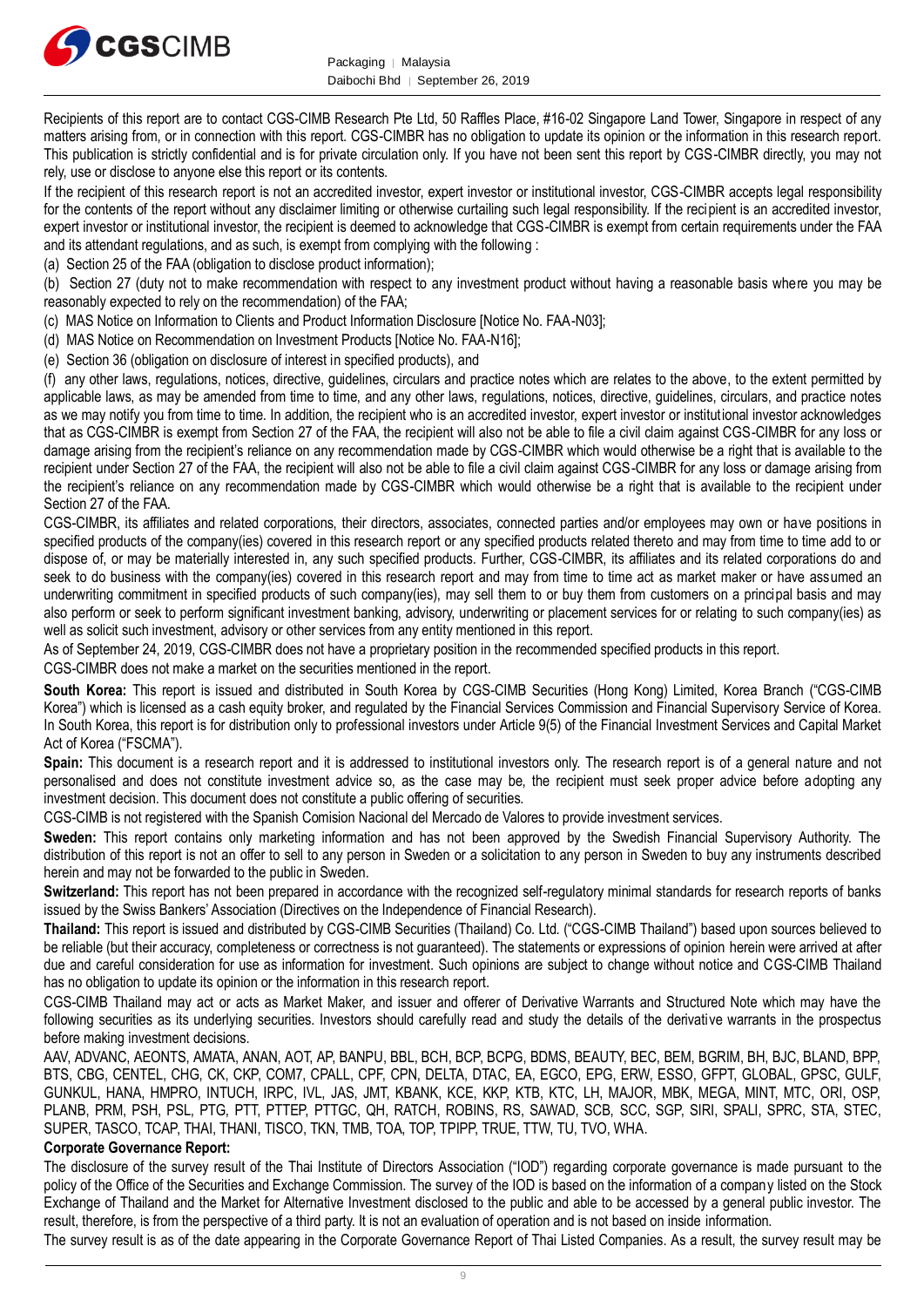

Packaging | Malaysia Daibochi Bhd │ September 26, 2019

changed after that date. CGS-CIMB Thailand does not confirm nor certify the accuracy of such survey result.

| P<br><b>Range:</b><br><b>JLUI!</b><br>. | 100<br>$\Omega$<br>ັບ | R <sub>0</sub><br><b>RQ</b><br>vv<br>ັບເ | 70<br>70<br>,,,<br>ں ا | 71<br>◡<br><b>Below</b><br>1 U U | Νo<br>: Result<br>'1111101<br>υu<br>, c |
|-----------------------------------------|-----------------------|------------------------------------------|------------------------|----------------------------------|-----------------------------------------|
| <b>Description:</b>                     | -xcellent             | Gooc<br>٬۱۵۳۰<br>וסו                     | Good                   | N/L                              |                                         |

**United Arab Emirates:** The distributor of this report has not been approved or licensed by the UAE Central Bank or any other relevant licensing authorities or governmental agencies in the United Arab Emirates. This report is strictly private and confidential and has not been reviewed by, deposited or registered with UAE Central Bank or any other licensing authority or governmental agencies in the United Arab Emirates. This report is being issued outside the United Arab Emirates to a limited number of institutional investors and must not be provided to any person other than the original recipient and may not be reproduced or used for any other purpose. Further, the information contained in this report is not intended to lead to the sale of investments under any subscription agreement or the conclusion of any other contract of whatsoever nature within the territory of the United Arab Emirates.

**United Kingdom and European Economic Area (EEA):** In the United Kingdom and European Economic Area, this material is also being distributed by CGS-CIMB Securities (UK) Limited ("CGS-CIMB UK"). CGS-CIMB UK is authorized and regulated by the Financial Conduct Authority and its registered office is at 27 Knightsbridge, London, SW1X7YB. The material distributed by CGS-CIMB UK has been prepared in accordance with CGS-CIMB's policies for managing conflicts of interest arising as a result of publication and distribution of this material. This material is for distribution only to, and is solely directed at, selected persons on the basis that those persons: (a) are eligible counterparties and professional clients of CGS-CIMB UK; (b) have professional experience in matters relating to investments falling within Article 19(5) of the Financial Services and Markets Act 2000 (Financial Promotion) Order 2005 (as amended, the "Order"), (c) fall within Article 49(2)(a) to (d) ("high net worth companies, unincorporated associations etc") of the Order; (d) are outside the United Kingdom subject to relevant regulation in each jurisdiction, material(all such persons together being referred to as "relevant persons"). This material is directed only at relevant persons and must not be acted on or relied on by persons who are not relevant persons. Any investment or investment activity to which this material relates is available only to relevant persons and will be engaged in only with relevant persons.

Where this material is labelled as non-independent, it does not provide an impartial or objective assessment of the subject matter and does not constitute independent "research" (cannot remove research from here under the applicable rules of the Financial Conduct Authority in the UK. Consequently, any such non-independent material will not have been prepared in accordance with legal requirements designed to promote the independence of research (cannot remove research from here) and will not subject to any prohibition on dealing ahead of the dissemination of research. Any such non-independent material must be considered as a marketing communication.

**United States:** This research report is distributed in the United States of America by CGS-CIMB Securities (USA) Inc, a U.S. registered brokerdealer and a related company of CGS-CIMB Securities Sdn. Bhd. (formerly known as Jupiter Securities Sdn. Bhd.), CGS-CIMB Research Pte Ltd, PT CGS-CIMB Sekuritas Indonesia, CGS-CIMB Securities (Thailand) Co. Ltd, CGS-CIMB Securities (Hong Kong) Limited and CGS-CIMB Securities (India) Private Limited, and is distributed solely to persons who qualify as "U.S. Institutional Investors" as defined in Rule 15a-6 under the Securities and Exchange Act of 1934. This communication is only for Institutional Investors whose ordinary business activities involve investing in shares, bonds, and associated securities and/or derivative securities and who have professional experience in such investments. Any person who is not a U.S. Institutional Investor or Major Institutional Investor must not rely on this communication. The delivery of this research report to any person in the United States of America is not a recommendation to effect any transactions in the securities discussed herein, or an endorsement of any opinion expressed herein. CGS-CIMB Securities (USA) Inc, is a FINRA/SIPC member and takes responsibility for the content of this report. For further information or to place an order in any of the above-mentioned securities please contact a registered representative of CGS-CIMB Securities (USA) Inc.

CGS-CIMB Securities (USA) Inc. does not make a market on other securities mentioned in the report.

CGS-CIMB Securities (USA) Inc. has not managed or co-managed a public offering of any of the securities mentioned in the past 12 months.

CGS-CIMB Securities (USA) Inc. has not received compensation for investment banking services from any of the company mentioned in the past 12 months.

CGS-CIMB Securities (USA) Inc. neither expects to receive nor intends to seek compensation for investment banking services from any of the company mentioned within the next 3 months.

**Other jurisdictions:** In any other jurisdictions, except if otherwise restricted by laws or regulations, this report is only for distribution to professional, institutional or sophisticated investors as defined in the laws and regulations of such jurisdictions.

| company mentioned within the next 3 months.                                                                                                                                                                                                               |                                                                                                |                                |  |  |  |  |
|-----------------------------------------------------------------------------------------------------------------------------------------------------------------------------------------------------------------------------------------------------------|------------------------------------------------------------------------------------------------|--------------------------------|--|--|--|--|
| Other jurisdictions: In any other jurisdictions, except if otherwise restricted by laws or regulations, this report is only for distribution to<br>institutional or sophisticated investors as defined in the laws and regulations of such jurisdictions. |                                                                                                |                                |  |  |  |  |
|                                                                                                                                                                                                                                                           | Distribution of stock ratings and investment banking clients for quarter ended on 30 June 2019 |                                |  |  |  |  |
| 791 companies under coverage for quarter ended on 30 June 2019                                                                                                                                                                                            |                                                                                                |                                |  |  |  |  |
|                                                                                                                                                                                                                                                           | Rating Distribution (%)                                                                        | Investment Banking clients (%) |  |  |  |  |
| Add                                                                                                                                                                                                                                                       | 57.9%                                                                                          | 4.2%                           |  |  |  |  |
| Hold                                                                                                                                                                                                                                                      | 26.5%                                                                                          | 1.8%                           |  |  |  |  |
| Reduce                                                                                                                                                                                                                                                    | 15.5%                                                                                          | 0.4%                           |  |  |  |  |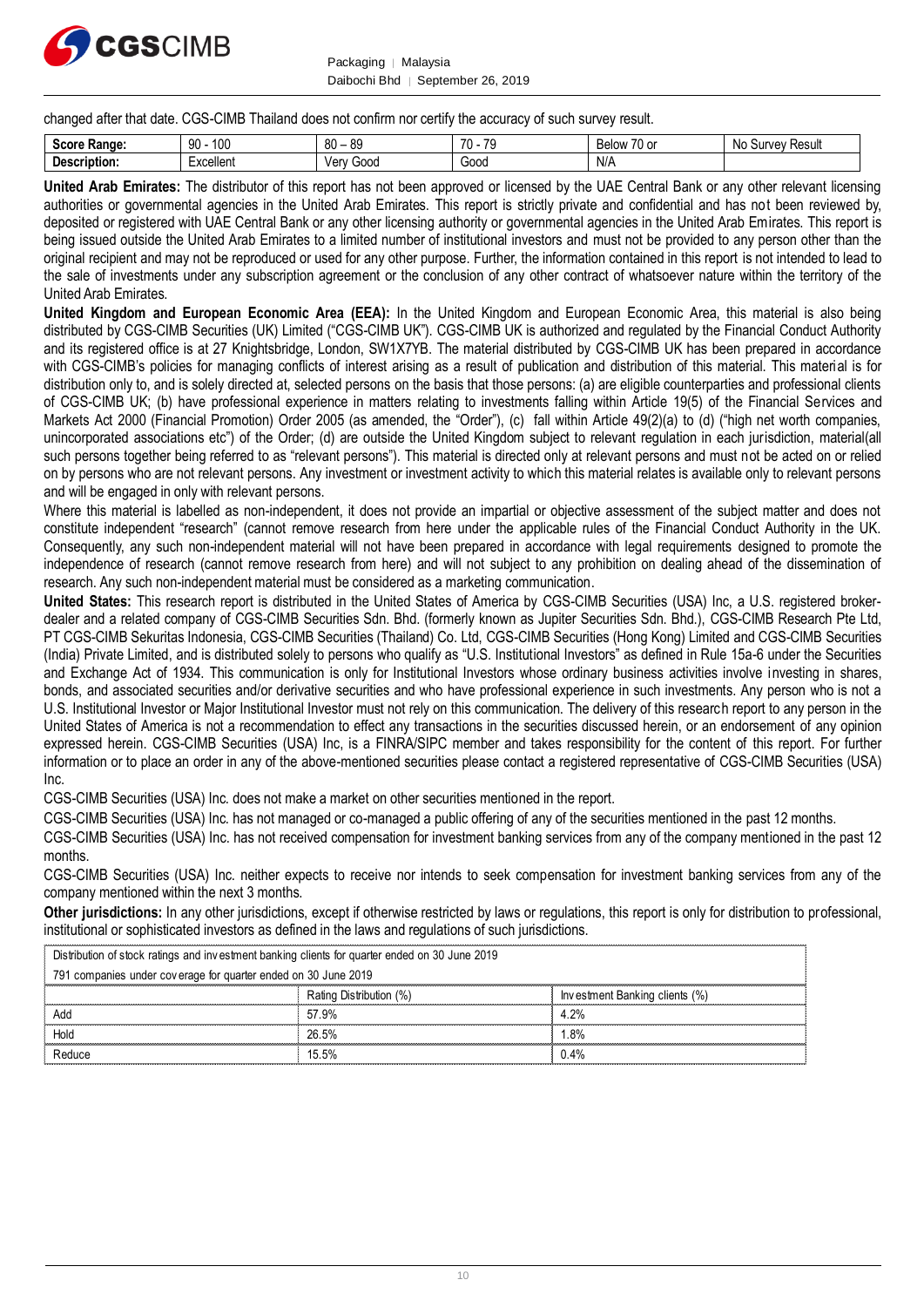

#### **Spitzer Chart for stock being researched ( 2 year data )**



**Corporate Governance Report of Thai Listed Companies (CGR). CG Rating by the Thai Institute of Directors Association (Thai IOD) in 2018, Anti-Corruption 2018**

**ADVANC** – Excellent, Certified, **AEONTS** – Good, n/a, **AH** – Very Good, n/a, **AMATA** – Excellent, Declared, **ANAN** – Excellent, Declared, **AOT** – Excellent, Declared, **AP** – Excellent, Certified, **ASP** – Very Good, Certified, **BANPU** – Excellent, Certified, **BAY** – Excellent, Certified, **BBL** – Very Good, Certified, **BCH** – Good, Certified, **BCP** - Excellent, Certified, **BCPG** – Excellent, Certified, **BEM** – Very Good, n/a, **BDMS** – Very Good, n/a, **BEAUTY** – Good, n/a, **BEC** – Very Good, n/a, , **BGRIM** – Very Good, Declared, **BH** - Good, n/a, **BJC** – Very Good, Declared, **BJCHI** – Very Good, Certified, **BLA** – Very Good, Certified, **BPP** – Very Good, Declared, **BR** - Good, Declared, **BTS** - Excellent, Certified, **CBG** – Very Good, n/a, **CCET** – Good, n/a, **CENTEL** – Very Good, Certified, **CHG** – Very Good, Declared, **CK** – Excellent, n/a, **COL** – Excellent, Declared, **CPALL** – Very Good, Certified, **CPF** – Excellent, Certified, **CPN** - Excellent, Certified, **DELTA** - Excellent, n/a, **DEMCO** – Excellent, Certified, **DDD** – Very Good, Declared, **DIF** – not available, n/a, **DREIT** – not available, n/a, **DTAC** – Excellent, Certified, **EA** – Excellent, n/a, **ECL** – Very Good, Certified, **EGCO** - Excellent, Certified, **EPG** – Very Good, n/a, **ERW** – Very Good, n/a, **GFPT** - Excellent, Certified, **GGC** – Excellent, Certified, **GLOBAL** – Very Good, n/a, **GLOW** – Very Good, Certified, **GPSC** – Excellent, Certified, **GULF** – Very Good, n/a, **GUNKUL** – Excellent, Certified, **HANA** - Excellent, Certified, **HMPRO** - Excellent, Certified, **HREIT** - Excellent, Certified **ICHI** – Excellent, Declared, **HUMAN** – not available, n/a, **III** – Good, n/a, **INTUCH** - Excellent, Certified, **IRPC** – Excellent, Certified, **ITD**\* – Very Good, n/a, **IVL** - Excellent, Certified, **JASIF** – not available, n/a, **JWD** – Very Good, n/a, **KBANK** - Excellent, Certified, **KCE** - Excellent, Certified, **KKP** – Excellent, Certified, **KSL** – Excellent, Certified, **KTB** - Excellent, Certified, **KTC** – Excellent, Certified, **LH** - Very Good, n/a, **LPN** – Excellent, Certified, **M** – Very Good, Certified, **MACO** – Very Good, n/a, **MAJOR** – Very Good, n/a, **MAKRO** – Excellent, Declared, **MALEE** – Very Good, Certified, **MC** – Very Good, Certified, **MCOT** – Excellent, Certified, **MEGA** – Very Good, n/a, **MINT** - Excellent, Certified, **MTC** – Excellent, Declared, **NETBAY** – Good, n/a, **OSP** – not available, n/a,**PLANB** – Excellent, Declared, **PLAT** – Very Good, Certified, **PR9** – not available, n/a, **PSH** – Excellent, Certified, **PSTC** – Good, Certified, **PTT** - Excellent, Certified, **PTTEP** - Excellent, Certified, **PTTGC** - Excellent, Certified, **QH** – Excellent, Certified, **RATCH** – Excellent, Certified, **ROBINS** – Excellent, Certified, **RS** – Very Good, n/a, **RSP** – not available, n/a, **S** – Very Good, n/a, **SAMART** - Excellent, n/a, **SAPPE** – Very Good, Declared, **SAT** – Excellent, Certified, **SAWAD** – Very Good, n/a, **SC** – Excellent, Declared, **SCB** - Excellent, Certified, **SCC** – Excellent, Certified, **SCN** – Very Good, Certified, **SF** – Good, n/a, **SIRI** – Very Good, Certified, **SPA** - Good, n/a, **SPALI** - Excellent, n/a, **SPRC** – Excellent, Certified, **STA** – Very Good, Certified, **STEC** – Excellent, n/a, **SVI** – Excellent, Certified, **SYNEX** – Very Good, Declared, **TASCO** – Excellent, Certified, **TCAP** – Excellent, Certified, **THANI** – Excellent, Certified, **TIPCO** – Very Good, Certified, **TISCO** - Excellent, Certified, **TKN** – Very Good, Declared, **TMB** - Excellent, Certified, **TNR** – Very Good, Declared, **TOP** - Excellent, Certified, **TPCH** – Good, n/a, **TPIPP** – Good, n/a, **TRUE** – Excellent, Certified, **TU** – Excellent, Certified, **TVO** – Very Good, Declared, **UNIQ** – Good, n/a, **VGI** – Excellent, Certified, **WHA** – Excellent, Certified, **WHART** – not available, n/a, **WICE** – Very Good, Certified, **WORK** – Good, n/a.

**Companies participating in Thailand's Private Sector Collective Action Coalition Against Corruption programme (Thai CAC) under Thai Institute of Directors (as of August 31, 2018) are categorized into:**

- Companies that have declared their intention to join CAC, and

- Companies certified by CAC

\* The company, its director or management had been reportedly accused for breaching proper corporate governance such as violation of the SEC's regulations or charged with corruption.